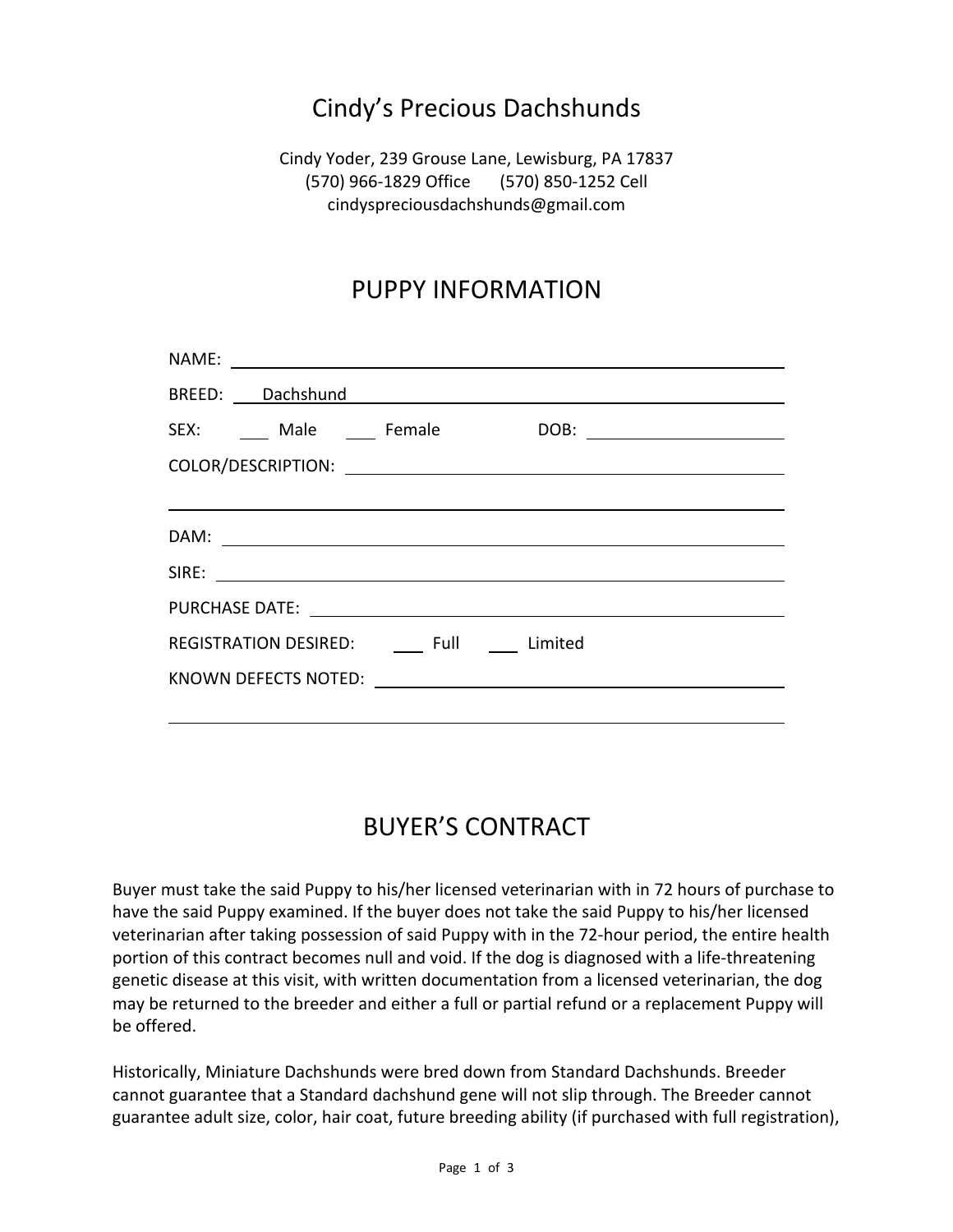temperament or trainability of said Puppy. Breeder gives the best estimate known based on parent size and coloring.

Breeder is not liable for PRA (Progressive Retinal Atrophy) as it can appear at any age.

Breeder is not liable for alopecia as it can appear at any time.

Breeder does not cover hernias as they can appear at any time.

The Breeder does not assume any liability for any injury to said Puppy after delivery.

Breeder assumes no liability for viruses, parasites (internal or external) or bacteria's after the puppy leaves the Breeder. This includes fleas, ticks, worms, mites, giardia and coccidain etc.

Said Puppy is defined to be a Long-Hair Mini Dachshund which is in good health at time of sale, and embodies the characteristics of the Dachshund Breed. This Puppy is purebred and is registerable (registered) with the American Kennel Club.

The Breeder warrants that said Puppy has been wormed and vaccinated in accordance to its age and both parties agree that it appears healthy at the time of sale. All appropriate shots for the said Puppy's age have been given and a record of vaccination history is supplied.

The Buyer agrees to maintain the said Puppy's health in good condition and to provide examinations, vaccinations, heartworm medicine and any other usual procedures necessary to assure good health.

There are many factors that can influence growth and development, such as diet, exercise, weight gain etc. The Buyer assumes the responsibility to maintain the said Puppy in good health throughout its normal growth (life) period.

The Breeder can offer no further guarantees once the care of the said Puppy is no longer under the Breeder's control.

If at any point the **said Puppy is not wanted, you are going to sell it, or you can no longer care for the said Puppy,** the breeder must be contacted. The said Puppy can be returned to the breeder at the expense of the buyer. No money will be refunded. Under NO circumstances is the said Puppy to be placed in a shelter or rescue situation.

If you purchased your Puppy with Full AKC registration privileges you will have the right to show or breed your Puppy. You agree to not breed this Puppy until a minimum of 2 years of age for females and 10 months of age for males.

If you purchased your said Puppy with Limited registration, Buyer agrees to neuter/spay the said Puppy after 12 months, but no later than 18 months of age. Buyer agrees to supply Breeder with proof of neutering or spaying from the Veterinarian. It is understood by Buyer that if purchased with Limited registration said Puppy is sold for pet only and not for breeding